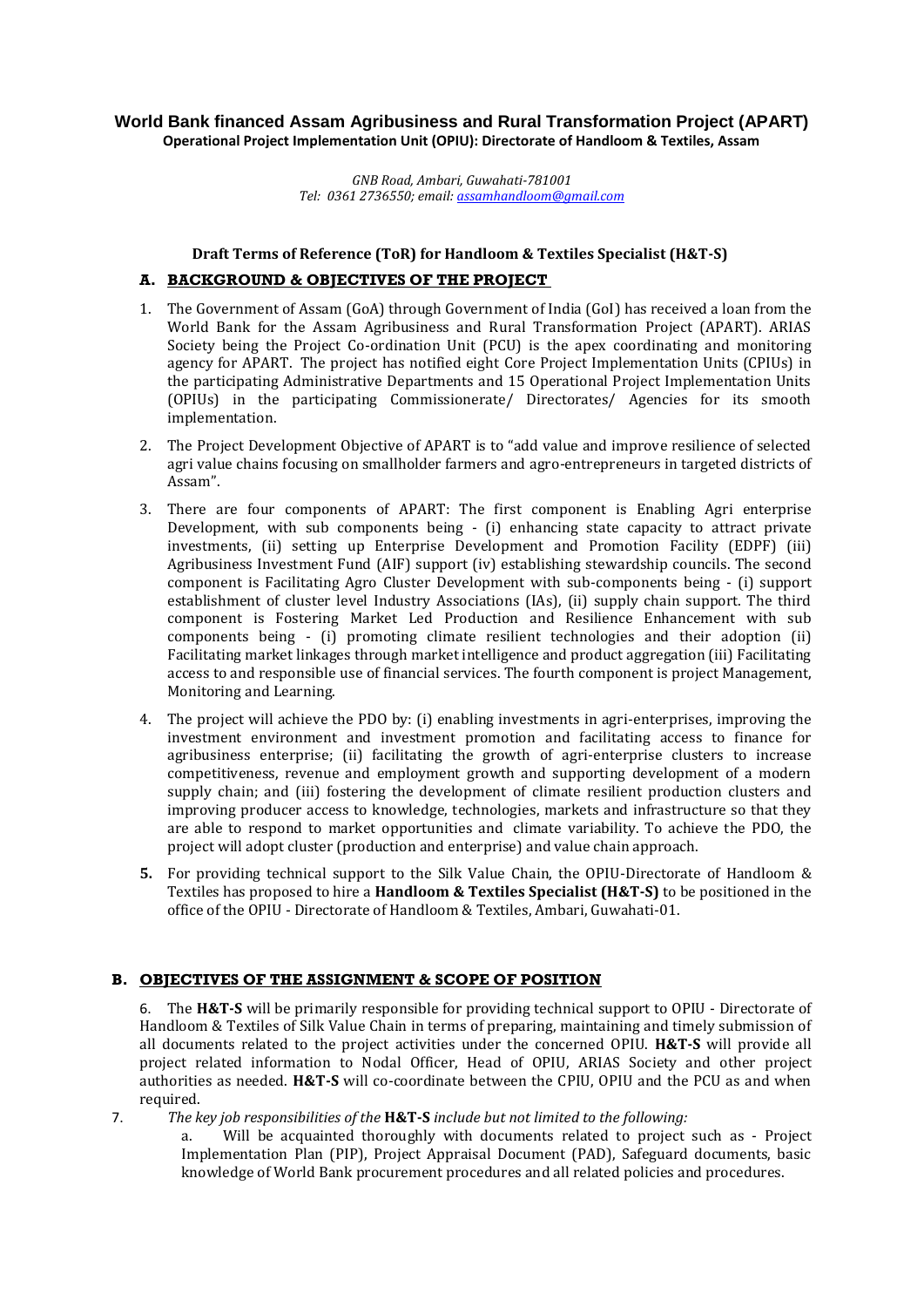b. Will work in close coordination with CPIU team, PCU team, OPIU team and Service Providers/ Agencies engaged under the project.

c. Shall work closely with Nodal person of the CPIU, Nodal Officers of OPIU, Head of the OPIU and the other members of the OPIU and PCU on day to day matters related to Project implementation and timely completion of the project activities under concerned OPIU.

d. Will extend other technical and managerial support to CPIUs and concerned OPIU for meeting of Project Guidance Council (PGC), Governing Body (GB) and monthly meeting of State Project Co-ordination Committee (SPCC) related to APART.

e. Will provide support in preparing progress reports of project implementation related to Handloom and Textiles part of Silk Value Chain (including physical & financial) at regular interval.

f. Will co-ordinate for convergence of other schemes under Handloom and Textiles with APART wherever possible to achieve the overall project objective.

g. Will provide support in preparation of Annual Work Plans (AWPs), Annual Action Plans (AAPs), Procurement Plan of the OPIUs and facilitate necessary procedural approvals required in co-ordination with PCU team.

h. Will prepare need-based capacity building strategies including capacity building plan and materials for concerned OPIU in co-ordination with CPIU and PCU.

i. Will actively co-ordinate with the third party agencies hired under concerned OPIU for conducting various studies/for providing technical support, and ensure timely completion with achievement of desired objective of the studies.

Will co-ordinate and follow-up with other agencies/institutions/organizations providing technical support to concerned OPIU.

k. Will provide need based facilitation support for exposure visits under concerned OPIU in co-ordination with CPIU and PCU.

l. Will work closely with District ATMAs, District Implementation Units of the Directorate as the case may be, as well with the District Level Coordination Committee (as required).

m. Will extend support for collecting data to update the input/output indicators and consolidating and analyzing all M&E data provided by District officers.

n. Will support preparation of monthly progress reports.

o. Any other related task assigned by the Reporting Officer, CPIU and PCU.

p. **Travel Requirements**: The **H&T-S** will be required to undertake field-visits and tours as per the project requirements, with prior approval of the concerned Reporting Officer /Director, Handloom and Textiles as the case may be.

#### **C. QUALIFICATIONS, EXPERIENCE, AGE ETC.**

#### 7. **Educational Qualification:**

- The candidate must possess a 4 (four) Years Degree in Textile or Handloom Technology or Textile Design from a recognized University/Institute of repute. Or
- 3 (three) Years Diploma in Textile or Handloom Technology or Textile Design.

**8. Working Experience:** In case of candidates having Degree in Textile Technology/Handloom Technology/ Textile Design, the candidate must have minimum 10 years of working experience in the field of Handloom or Textile Sector. The candidate should have preferably minimum 3 years of working experience in Managerial/ Sr. officer cadre position. The candidate should have experience of project preparation and implementation in any Govt. Department/ Public/ Private sector organization. Experience in Weaving/Designing/Product Development is desirable.

or

In case of candidates with Diploma in Textile Technology / Handloom Technology / Textile Design, the candidate must have minimum 12 years of working experience in the field of Handloom or Textile Sector. The candidate should have preferably minimum 3 years of working experience in Managerial/ Sr. officer cadre position. The candidate should have experience of project preparation and implementation in any Govt. Department/ Public/ Private sector organization. Experience in Weaving/Designing/Product Development is desirable.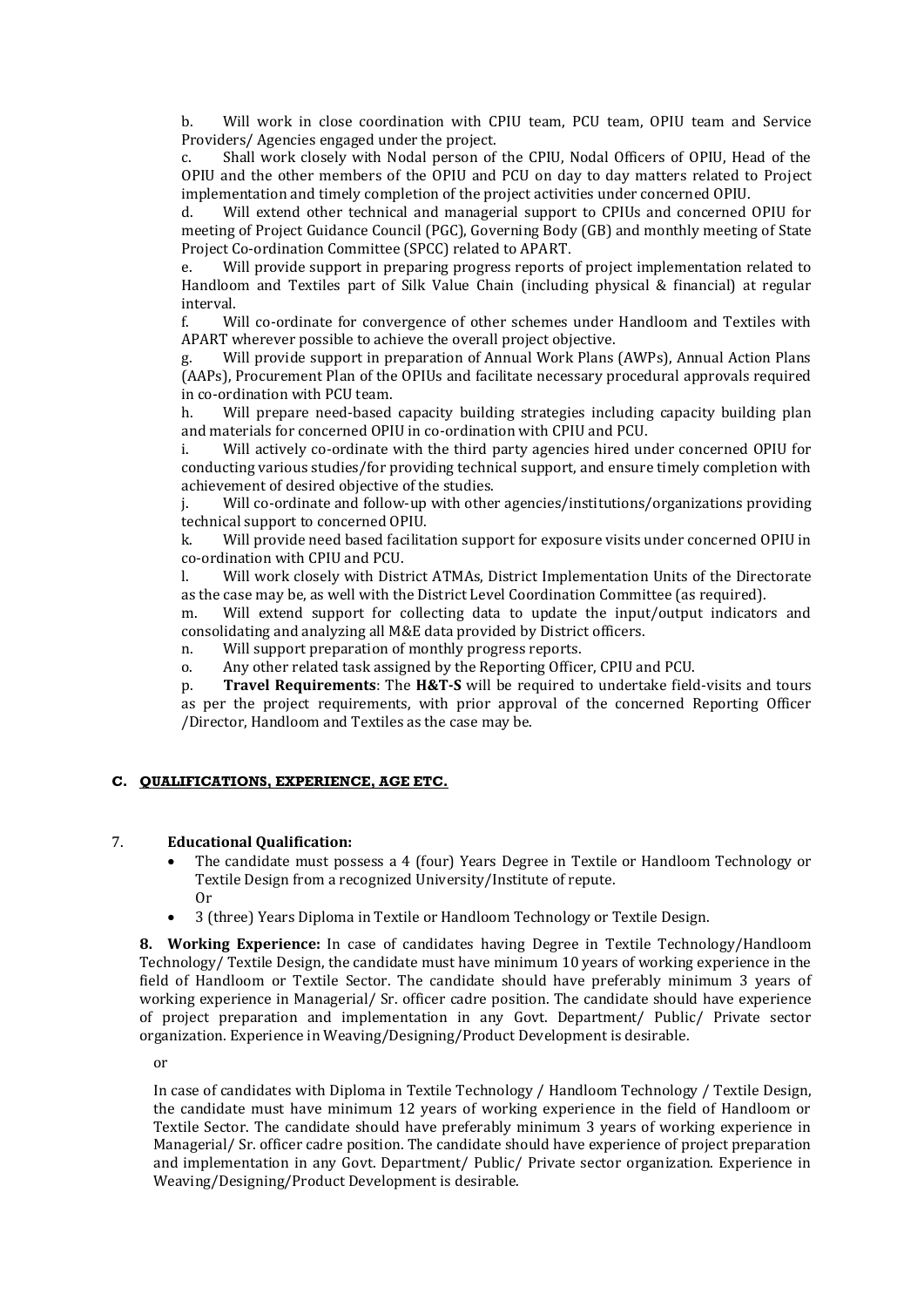**9. Computer Skills:** The candidate must have experience of using Internet based applications, using and working with advanced word processing/spreadsheet including MS Word, MS Excel and MS Power Point and other related applications.

**10. Language**: High level of fluency in English and Assamese.

## **11. Desirable Qualifications, Experience, Skills etc:**

a. Experience of working in complex, multi stakeholder, fast moving environment and ability to work under pressure, respect strict deadlines and multi-tasking

b. An understanding and experience in the use of innovative technologies in promoting enterprise clusters

c. Good social, analytical and planning skills; the candidate must show initiative, synthesis, organization and personal dynamism, be self-motivated and should possess ability to work independently as well as in teams.

d. Working in similar World Bank Funded project will be preferred.

**12.** Age: Age of the candidate should not be more than 50 years as on  $1 \cdot$  Sept 2022.

## **D. DURATION OF CONTRACT, NOTICE PERIOD ETC.**

13. The tenure of **H&T-S** is intended for the entire duration of the project i.e. **upto 2024** and coterminus with the project period of APART. However, continuity of the **H&T-S** beyond one (1) year from the date of signing the agreement will depend upon his/her performance.

14. The contract with **H&T-S** may be terminated by either side at any point of time during the contractual period by serving a 30 days' notice without assigning any reason and without thereby incurring any liability to the Directorate/Department/ Govt. of Assam/ ARIAS Society. The assignment is purely contractual in nature and shall not, under any circumstance, be extended beyond the APART's closing date. The Directorate/ Department/ Govt. of Assam/ ARIAS Society shall not undertake any responsibility for subsequent deployment of **H&T-S.**

15. The **H&T-S** shall not assign or sub-contract, *in whole or in part,* his/her obligations except with the Reporting Officer's prior written consent. The **H&T-S** will have to serve the project on full time basis. He/she will provide services from the Office of the OPIU.

# **E. REMUNERATION, PAYMENT TERMS & LEAVE**

16. The fixed consolidated remuneration of **H&T-S** shall be in the range of ₹ 6.00- ₹ 9.60 lakhs per year depending on the qualifications, experience, competency, performance in the interview and also the remuneration/pay package of the last assignment. The remuneration would be paid in equal monthly instalments. This annual rate shall be inclusive of all taxes, health/service related insurance, all allowances, cost of accommodation and food at Guwahati, conveyance to attend the office etc. Taxes as applicable will be dealt with as per applicable laws. *87% of the remuneration would be paid as fixed salary while 13% would be linked to performance.* The remuneration may be enhanced on an annual basis as per the prevailing project rules.

17. Travelling, Boarding & Lodging expenses for approved official tours outside Guwahati will be reimbursed as per prevailing project rules.

18. The provisions of leave would be as per prevailing project rules.

## **F. REPORTING & PERFORMANCE REVIEW**

19. **H&T-S** will report to the Head of OPIU. The performance of the **H&T-S** will be evaluated by Head of OPIU and a consolidated quarterly report shall be submitted to the ARIAS Society for further processing.

## **G. FACILITIES TO BE PROVIDED TO H&T-S**

20. Access to the required documents, correspondence, contact details and any other information associated with the project and as deemed necessary. The **H&T-S** will be provided with one office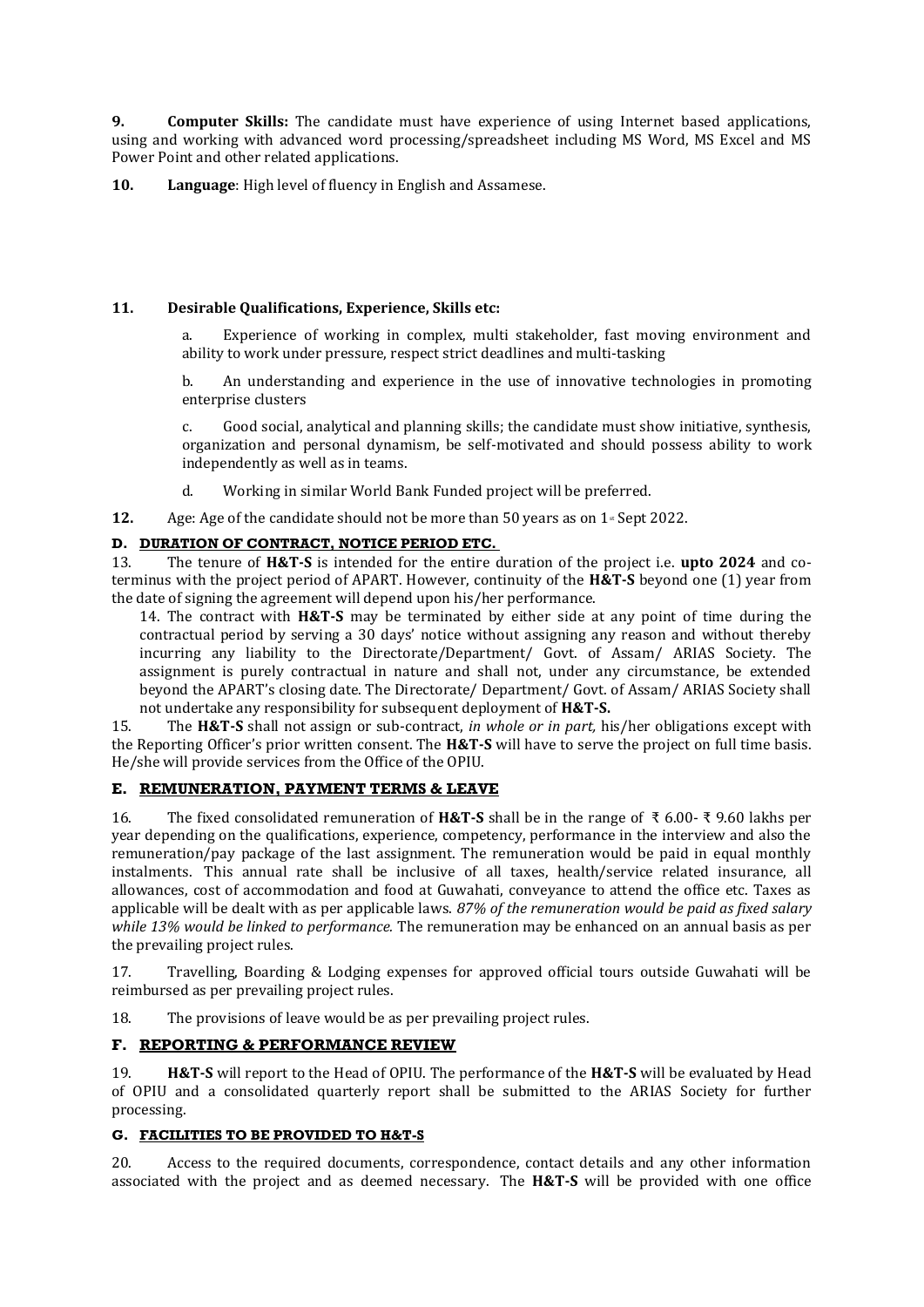cubicle/workstation/ shared office space along with computer, printer, computer stationery/office consumables, and internet access. However, **H&T-S** shall not be provided with any clerical assistance.

# *Note: This is a draft ToR and SPD, ARIAS Society/Head-OPIU, reserve the right to change, update or modify this ToR at any stage till recruitment process is completed.*

## **APPLICATION FORM FOR THE POSITION OF HANDLOOM & TEXTILES SPECIALIST (H&T-S)**

- **1. Full Name of the candidate** (In Block Letters):
- **2. Father's/Husband' s Name :**
- **3. Mother's Name :**
- **4. Gender:**
- **5. Nationality** (attach a copy of evidence)**:**
- **6. Permanent Postal Address** (attach a copy of evidence)**:**
	- **7. Police Station:**
- **8. Current Address:**
- **9. Mobile No.:**
- **10. Mobile No.** *(WhatsApp messenger)* **:**
- **11. Email ID :**
- **12. Passport No.** *(If available)* (attach a copy): …………………..
- **13. Date of Birth** (attach a copy of evidence)(dd/mm/yyyy):
- **14. Age**  $(As on 1<sup>s</sup> September 2022)$  **:** <u>\_\_\_\_\_</u>Years \_\_\_\_\_ month(s)
- **15. Current Designation:**
- **16. Current Employer's Full Address with contact email and phone number:**

## **17. Educational Qualification** (attach a copies of certificates)**:**

| SI. | Examination     | <b>Subject Year of</b><br>Passing | <b>Name of</b><br><b>College</b> | Name Board/<br><i><u><b>University</b></u></i> | <b>Class/Percentage of</b><br>marks obtained |
|-----|-----------------|-----------------------------------|----------------------------------|------------------------------------------------|----------------------------------------------|
|     | Graduation      |                                   |                                  |                                                |                                              |
|     | Post            |                                   |                                  |                                                |                                              |
|     | graduation      |                                   |                                  |                                                |                                              |
| 3.  | Others (if any) |                                   |                                  |                                                |                                              |

**18. Training details relevant to the position applied** (attach copies of certificates)**:**

| SI.      | Title of the Training program | <b>Duration of Training</b> | <b>Training organized by</b> |
|----------|-------------------------------|-----------------------------|------------------------------|
|          |                               |                             |                              |
| <u>.</u> |                               |                             |                              |
| ົ        |                               |                             |                              |

*19.* **Total Professional Experience :** \_\_\_\_\_\_\_\_ Years \_\_\_\_\_\_ month(s)

*20.* **Details of Professional Experience** *(Starting from latest \*\*) (attach copies of experience certificates):*

|  | Sl. Designation Organization | From                                                                                | To | <b>Summary of Services provided</b> |
|--|------------------------------|-------------------------------------------------------------------------------------|----|-------------------------------------|
|  |                              | $\left \frac{\text{mm}}{\text{yyy}}\right \left(\text{mm}/\text{yyy}\right)\right $ |    |                                     |

*\*\* Attach latest salary certificate.*

**21. Write a brief note describing why would like to be associated with us :** *(Maximum 250 words)*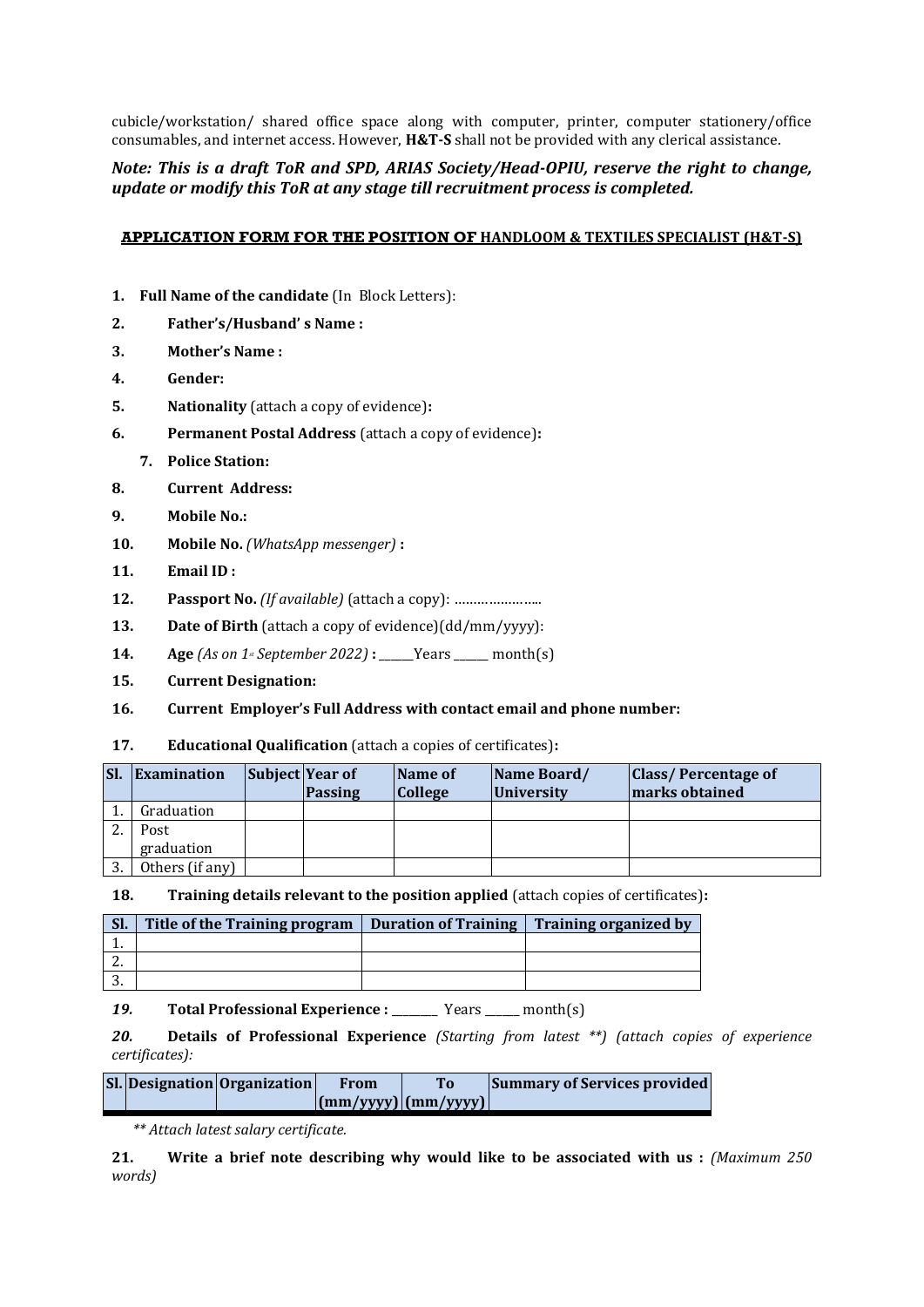# *22.* **Works/Activities undertaken that best illustrates suitability for the position applied for:**

| <b>Name of Assignment or Project:</b>                              |  |
|--------------------------------------------------------------------|--|
| Year(s): $(from - to)$                                             |  |
| <b>Employer:</b>                                                   |  |
| Main Features of the Project/assignment:                           |  |
| <b>Position held:</b>                                              |  |
| <b>Activities Performed/Services Provided: (Maximum 250 words)</b> |  |

*Add tables as required*

## **23. Languages proficiency:** (please tick  $\sqrt{}$ )

| SI. | Language | Read   Write   Speak |  |
|-----|----------|----------------------|--|
|     |          |                      |  |
|     |          |                      |  |
|     |          |                      |  |
|     |          |                      |  |

## *24.* **Computer proficiency :**

| SI. | Program/Software/Applications   Excellent   Good   Average |  |  |
|-----|------------------------------------------------------------|--|--|
|     |                                                            |  |  |
|     |                                                            |  |  |
|     |                                                            |  |  |
|     |                                                            |  |  |

#### *25.* **Names and Addresses of two persons from whom we may seek reference about you:** *(The two persons must not be related to you and must have interacted with you for more than 2 years in a Professional and/or academic capacity during the last 5 years)*

| <sub>Sl</sub> | Name of the person & designation (if any) $\vert$ Address $\vert$ Phone no $\vert$ |  | E-mail id |
|---------------|------------------------------------------------------------------------------------|--|-----------|
|               |                                                                                    |  |           |
| <u>.</u>      |                                                                                    |  |           |

**26. Do you have any criminal or corruption charges against you?** *(If yes furnish details)*

#### **27. Have you ever been arrested, indicted or summoned into court as defendant in a criminal proceeding or convicted, fined or imprisoned for the violation of any law?** *(If yes furnish details)*

# *28.* **Have you ever been discharged or forced to resign from any position?** *(If yes furnish details)*

**Declaration**: I certify that the statements made by me in this application are true, complete and correct to the best of my knowledge and belief. Permission is hereby given to the ARIAS Society/Department to make such investigations as are necessary on the information given above. I understand that any misrepresentation or fraudulence or material omission made herein or in any other document requested by ARIAS Society/ Department would render dismissal and termination of my candidature/ service/contract apart from other penal action as per the law.

| Date :    |
|-----------|
| Candidate |
| Place :   |

Signature of the

**IMPORTANT Note**: